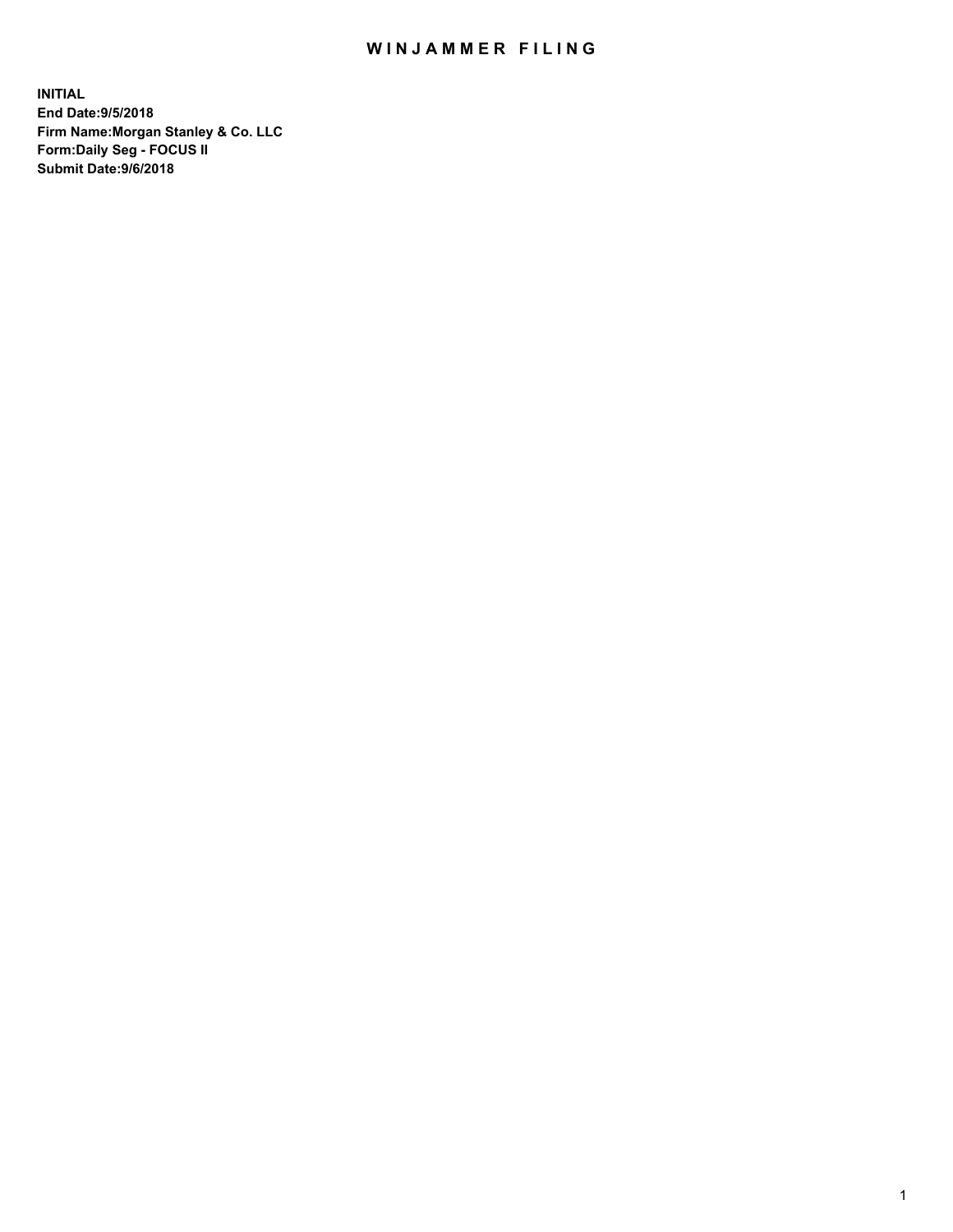**INITIAL End Date:9/5/2018 Firm Name:Morgan Stanley & Co. LLC Form:Daily Seg - FOCUS II Submit Date:9/6/2018 Daily Segregation - Cover Page**

| Name of Company                                                                                                                                                                                                                                                                                                                | Morgan Stanley & Co. LLC                        |
|--------------------------------------------------------------------------------------------------------------------------------------------------------------------------------------------------------------------------------------------------------------------------------------------------------------------------------|-------------------------------------------------|
| <b>Contact Name</b>                                                                                                                                                                                                                                                                                                            | <b>Ikram Shah</b>                               |
| <b>Contact Phone Number</b>                                                                                                                                                                                                                                                                                                    | 212-276-0963                                    |
| <b>Contact Email Address</b>                                                                                                                                                                                                                                                                                                   | Ikram.shah@morganstanley.com                    |
| FCM's Customer Segregated Funds Residual Interest Target (choose one):<br>a. Minimum dollar amount: ; or<br>b. Minimum percentage of customer segregated funds required:% ; or<br>c. Dollar amount range between: and; or                                                                                                      | 280,000,000<br><u>0</u><br><u>00</u>            |
| d. Percentage range of customer segregated funds required between:% and%.<br>FCM's Customer Secured Amount Funds Residual Interest Target (choose one):<br>a. Minimum dollar amount: ; or                                                                                                                                      | 0 <sup>0</sup><br>140,000,000                   |
| b. Minimum percentage of customer secured funds required:%; or<br>c. Dollar amount range between: and; or<br>d. Percentage range of customer secured funds required between: % and %.                                                                                                                                          | <u>0</u><br><u>0 0</u><br>0 <sub>0</sub>        |
| FCM's Cleared Swaps Customer Collateral Residual Interest Target (choose one):<br>a. Minimum dollar amount: ; or<br>b. Minimum percentage of cleared swaps customer collateral required:% ; or<br>c. Dollar amount range between: and; or<br>d. Percentage range of cleared swaps customer collateral required between:% and%. | 92,000,000<br><u>0</u><br>0 Q<br>0 <sub>0</sub> |

Attach supporting documents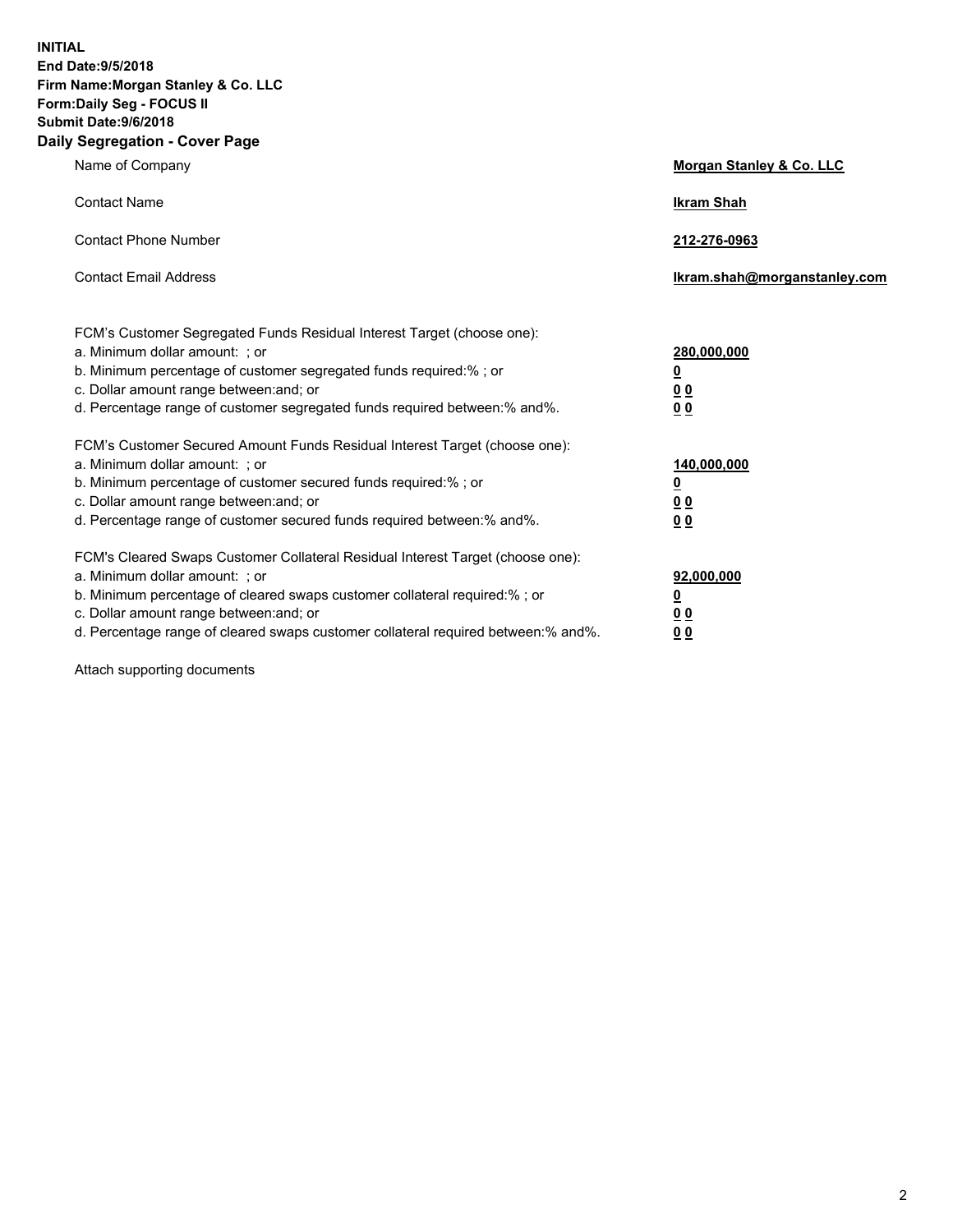|          | <b>INITIAL</b><br>End Date: 9/5/2018<br>Firm Name: Morgan Stanley & Co. LLC<br>Form: Daily Seg - FOCUS II<br><b>Submit Date: 9/6/2018</b><br><b>Daily Segregation - Secured Amounts</b> |                                            |
|----------|-----------------------------------------------------------------------------------------------------------------------------------------------------------------------------------------|--------------------------------------------|
|          | Foreign Futures and Foreign Options Secured Amounts                                                                                                                                     |                                            |
|          | Amount required to be set aside pursuant to law, rule or regulation of a foreign<br>government or a rule of a self-regulatory organization authorized thereunder                        | $0$ [7305]                                 |
| 1.       | Net ledger balance - Foreign Futures and Foreign Option Trading - All Customers                                                                                                         |                                            |
|          | A. Cash                                                                                                                                                                                 | 3,378,562,144 [7315]                       |
|          | B. Securities (at market)                                                                                                                                                               | 2,344,287,885 [7317]                       |
| 2.       | Net unrealized profit (loss) in open futures contracts traded on a foreign board of trade                                                                                               | -628,476,980 [7325]                        |
| 3.       | Exchange traded options                                                                                                                                                                 |                                            |
|          | a. Market value of open option contracts purchased on a foreign board of trade<br>b. Market value of open contracts granted (sold) on a foreign board of trade                          | 27,330,171 [7335]<br>-23,825,950 [7337]    |
| 4.       | Net equity (deficit) (add lines 1.2. and 3.)                                                                                                                                            | 5,097,877,270 [7345]                       |
| 5.       | Account liquidating to a deficit and account with a debit balances - gross amount                                                                                                       | 456,574,923 [7351]                         |
|          | Less: amount offset by customer owned securities                                                                                                                                        | -453,567,551 [7352] 3,007,372<br>[7354]    |
| 6.       | Amount required to be set aside as the secured amount - Net Liquidating Equity<br>Method (add lines 4 and 5)                                                                            | 5,100,884,642 [7355]                       |
| 7.       | Greater of amount required to be set aside pursuant to foreign jurisdiction (above) or line<br>6.                                                                                       | 5,100,884,642 [7360]                       |
|          | FUNDS DEPOSITED IN SEPARATE REGULATION 30.7 ACCOUNTS                                                                                                                                    |                                            |
| 1.       | Cash in banks                                                                                                                                                                           |                                            |
|          | A. Banks located in the United States                                                                                                                                                   | 586,030,070 [7500]                         |
|          | B. Other banks qualified under Regulation 30.7                                                                                                                                          | 612,785,295 [7520] 1,198,815,365<br>[7530] |
| 2.       | Securities                                                                                                                                                                              |                                            |
|          | A. In safekeeping with banks located in the United States                                                                                                                               | 157,693,488 [7540]                         |
|          | B. In safekeeping with other banks qualified under Regulation 30.7                                                                                                                      | 0 [7560] 157,693,488 [7570]                |
| 3.       | Equities with registered futures commission merchants                                                                                                                                   |                                            |
|          | A. Cash                                                                                                                                                                                 | 6,541,518 [7580]                           |
|          | <b>B.</b> Securities<br>C. Unrealized gain (loss) on open futures contracts                                                                                                             | $0$ [7590]<br>1,792,996 [7600]             |
|          | D. Value of long option contracts                                                                                                                                                       | $0$ [7610]                                 |
|          | E. Value of short option contracts                                                                                                                                                      | 0 [7615] 8,334,514 [7620]                  |
| 4.       | Amounts held by clearing organizations of foreign boards of trade                                                                                                                       |                                            |
|          | A. Cash                                                                                                                                                                                 | $0$ [7640]                                 |
|          | <b>B.</b> Securities                                                                                                                                                                    | $0$ [7650]                                 |
|          | C. Amount due to (from) clearing organization - daily variation                                                                                                                         | $0$ [7660]                                 |
|          | D. Value of long option contracts                                                                                                                                                       | $0$ [7670]                                 |
| 5.       | E. Value of short option contracts<br>Amounts held by members of foreign boards of trade                                                                                                | 0 [7675] 0 [7680]                          |
|          | A. Cash                                                                                                                                                                                 | 2,367,194,401 [7700]                       |
|          | <b>B.</b> Securities                                                                                                                                                                    | 2,186,594,396 [7710]                       |
|          | C. Unrealized gain (loss) on open futures contracts                                                                                                                                     | -630,269,976 [7720]                        |
|          | D. Value of long option contracts                                                                                                                                                       | 27,330,171 [7730]                          |
|          | E. Value of short option contracts                                                                                                                                                      | -23,825,950 [7735] 3,927,023,042           |
|          |                                                                                                                                                                                         | [7740]                                     |
| 6.       | Amounts with other depositories designated by a foreign board of trade                                                                                                                  | $0$ [7760]                                 |
| 7.<br>8. | Segregated funds on hand<br>Total funds in separate section 30.7 accounts                                                                                                               | $0$ [7765]<br>5,291,866,409 [7770]         |
| 9.       | Excess (deficiency) Set Aside for Secured Amount (subtract line 7 Secured Statement<br>Page 1 from Line 8)                                                                              | 190,981,767 [7380]                         |
|          |                                                                                                                                                                                         |                                            |

- 10. Management Target Amount for Excess funds in separate section 30.7 accounts **140,000,000** [7780]
- 11. Excess (deficiency) funds in separate 30.7 accounts over (under) Management Target **50,981,767** [7785]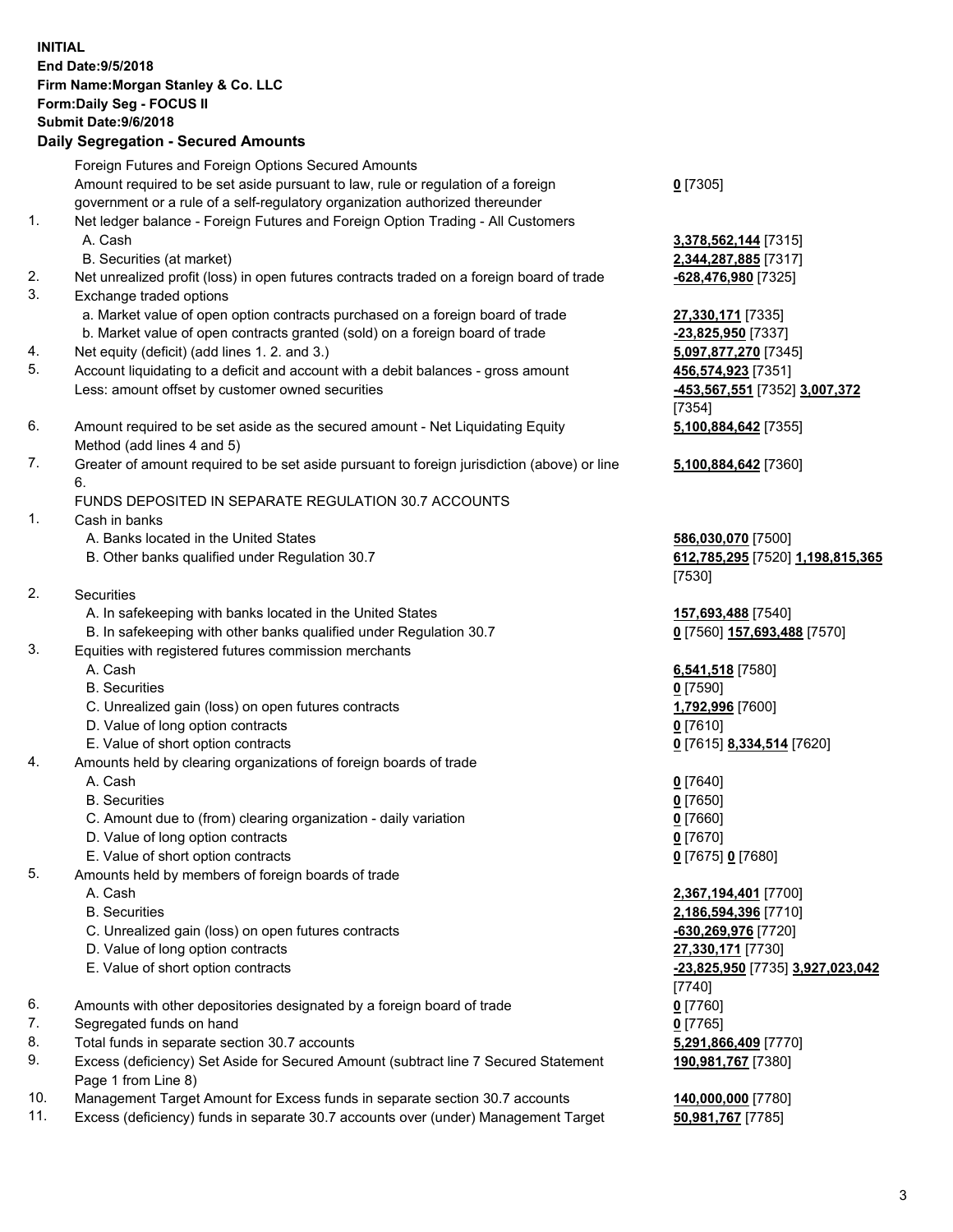|     | <b>INITIAL</b><br>End Date: 9/5/2018                                                                                                                          |                                    |
|-----|---------------------------------------------------------------------------------------------------------------------------------------------------------------|------------------------------------|
|     | Firm Name: Morgan Stanley & Co. LLC<br>Form: Daily Seg - FOCUS II                                                                                             |                                    |
|     | Submit Date: 9/6/2018                                                                                                                                         |                                    |
|     | Daily Segregation - Segregation Statement                                                                                                                     |                                    |
|     | SEGREGATION REQUIREMENTS(Section 4d(2) of the CEAct)                                                                                                          |                                    |
| 1.  | Net ledger balance                                                                                                                                            |                                    |
|     | A. Cash                                                                                                                                                       | 11,164,871,395 [7010]              |
|     | B. Securities (at market)                                                                                                                                     | 6,250,200,029 [7020]               |
| 2.  | Net unrealized profit (loss) in open futures contracts traded on a contract market                                                                            | -739,363,851 [7030]                |
| 3.  | Exchange traded options                                                                                                                                       |                                    |
|     | A. Add market value of open option contracts purchased on a contract market                                                                                   | 377,216,476 [7032]                 |
|     | B. Deduct market value of open option contracts granted (sold) on a contract market                                                                           | -419,363,019 [7033]                |
| 4.  | Net equity (deficit) (add lines 1, 2 and 3)                                                                                                                   | 16,633,561,030 [7040]              |
| 5.  | Accounts liquidating to a deficit and accounts with                                                                                                           |                                    |
|     | debit balances - gross amount                                                                                                                                 | 423,689,815 [7045]                 |
|     | Less: amount offset by customer securities                                                                                                                    | -423,134,960 [7047] 554,855 [7050] |
| 6.  | Amount required to be segregated (add lines 4 and 5)                                                                                                          | 16,634,115,885 [7060]              |
|     | FUNDS IN SEGREGATED ACCOUNTS                                                                                                                                  |                                    |
| 7.  | Deposited in segregated funds bank accounts                                                                                                                   |                                    |
|     | A. Cash                                                                                                                                                       | 4,397,258,836 [7070]               |
|     | B. Securities representing investments of customers' funds (at market)                                                                                        | $0$ [7080]                         |
|     | C. Securities held for particular customers or option customers in lieu of cash (at                                                                           | 1,032,939,497 [7090]               |
|     | market)                                                                                                                                                       |                                    |
| 8.  | Margins on deposit with derivatives clearing organizations of contract markets<br>A. Cash                                                                     |                                    |
|     |                                                                                                                                                               | 6,436,108,388 [7100]<br>$0$ [7110] |
|     | B. Securities representing investments of customers' funds (at market)<br>C. Securities held for particular customers or option customers in lieu of cash (at | 5,217,260,532 [7120]               |
|     | market)                                                                                                                                                       |                                    |
| 9.  | Net settlement from (to) derivatives clearing organizations of contract markets                                                                               | -81,606,217 [7130]                 |
| 10. | Exchange traded options                                                                                                                                       |                                    |
|     | A. Value of open long option contracts                                                                                                                        | 377,216,476 [7132]                 |
|     | B. Value of open short option contracts                                                                                                                       | -419,363,019 [7133]                |
| 11. | Net equities with other FCMs                                                                                                                                  |                                    |
|     | A. Net liquidating equity                                                                                                                                     | 6,005,403 [7140]                   |
|     | B. Securities representing investments of customers' funds (at market)                                                                                        | $0$ [7160]                         |
|     | C. Securities held for particular customers or option customers in lieu of cash (at                                                                           | 0 <sup>[7170]</sup>                |
|     | market)                                                                                                                                                       |                                    |
| 12. | Segregated funds on hand                                                                                                                                      | $0$ [7150]                         |
| 13. | Total amount in segregation (add lines 7 through 12)                                                                                                          | 16,965,819,896 [7180]              |
| 14. | Excess (deficiency) funds in segregation (subtract line 6 from line 13)                                                                                       | 331,704,011 [7190]                 |
| 15. | Management Target Amount for Excess funds in segregation                                                                                                      | 280,000,000 [7194]                 |

16. Excess (deficiency) funds in segregation over (under) Management Target Amount Excess

## **51,704,011** [7198]